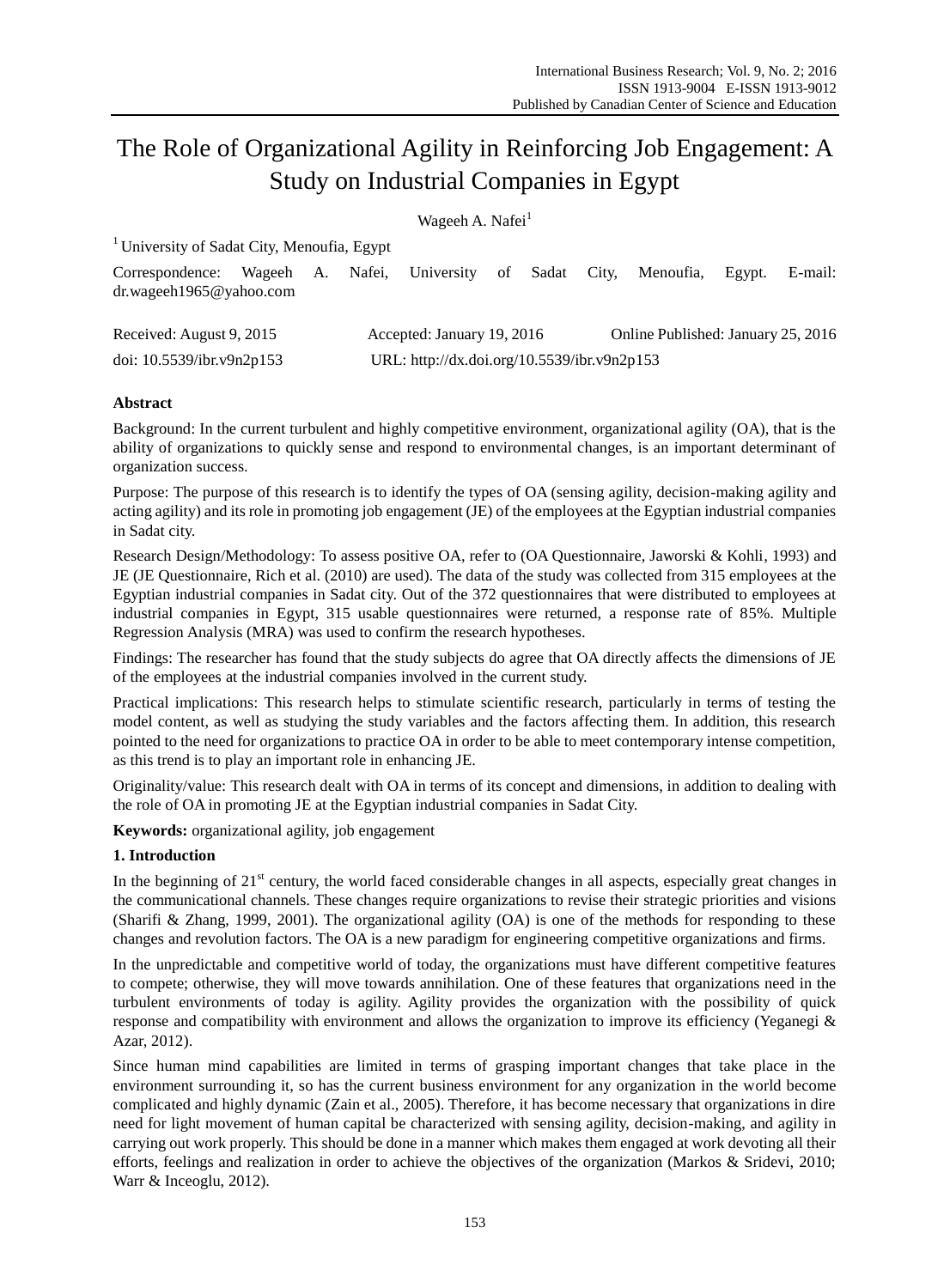Continuous change is increasingly the new normal rather than the exception in contemporary organizations (Brown & Eisenhardt, 1998). As a result, interest in OA has grown exponentially for practitioners and researchers (Tallon & Pinsonneault, 2011).

OA has become the topic of interest of both academics and practitioners in recent years. Nine out of ten executives ranked OA as both critical to business success and growing in importance over time in a McKinsey and Company survey (Sull, 2009).

OA plays an important role in the life of the organization as it provides personnel with knowledge, high skills, restructuring and organizational processes, employing new technology (Sherehiy, 2008).

Research on OA is emerging in information systems field (Izza et al., 2008) due to the extensive reliance of contemporary organizations on information, in general, and information system in particular. OA refers to organizations' ability to thrive by sensing and responding to environmental changes which has become critically important nowadays when the business environment is getting highly competitive and turbulent. It is regarded as a key business factor and a potential enabler to organization's competitiveness (Mathiassen & Pries-Heje, 2006),

This study is structured as follows: Section one is introductory. Section two presents the literature review. Section three presents the research model. Section four presents the research questions and hypotheses. Section five explains the research strategy. Empirical results are provided in section six. Section seven handles the main findings. Finally, section eight presents the research recommendations.

## **2. Literature Review**

# *2.1 Organizational Agility*

2.1.1 The Concept of Organizational Agility

The concept of agility needs to be well grounded in management theory (Yusuf et al., 1999). Early in the 1990s, the new solution for managing a dynamic and changing environment emerged; agility. Agile manufacturing is the ability of surviving and prospering in a competitive environment of continuous and unpredictable change by reacting quickly and effectively to changing markets, driven by customer-defined products and services (Gunasekaran, 1999).

The creators of "agility" concept at the Iacocca Institute, of Lehigh University (USA), defined it as a manufacturing system with capabilities (hard and soft technologies, human resources, educated management, information) to meet the rapidly changing needs of the marketplace (speed, flexibility, customers, competitors, suppliers, infrastructure, responsiveness). Agility is the successful application of competitive bases such as speed, flexibility, innovation, and quality by the means of the integration of reconfigurable resources and best practices of knowledge-rich environment to provide customer-driven products and services in a fast changing environment (Yusuf et al., 1999).

Agility emphasizes speed and flexibility as the primary attributes of an agile organization (Gunasekaran, 1999). An equally important attribute of agility is the effective response to change and uncertainty (Goldman et al., 1995). Some authors state that responding to change in proper ways and exploiting and taking advantages of changes are the main factors of agility (Sharifi & Zhang, 1999).

Agility refers to the proactive responses to changes (Bessant et al., 2001). Agility refers to the use of changes as inherent opportunities in turbulent environment (Sharifi & Zhang, 2001). Agility refers to the ability to survive and progress in the variable and unpredictable environment (Dove, 2001).

Organizational flexibility represents an organization's capacity to adjust its internal structures and processes in a predetermined response to changes in the environment. Adaptability underlies the fit of organizational operations to their environment while flexibility emphasizes the readiness of organizational resources and the ease of resource mobilization. The "agility" concept encompasses both flexibility and adaptability. Agility, as a business concept, was coined in a manufacturing context-particularly in relation to flexible manufacturing systems (Christopher & Towill, 2001).

Agility is a new concept in contemporary administrative thought. One writer has defined the process of agility in terms of the capabilities necessary to achieve light movement in the organization (Sherehiy, 2008).

Agility is the ability to respond to unpredictable changes with quick response and profitability (Erande & Verma, 2008).

Agility is an organizational ability to react quickly and effectively to an environment which can change radically (Janssen, 2010).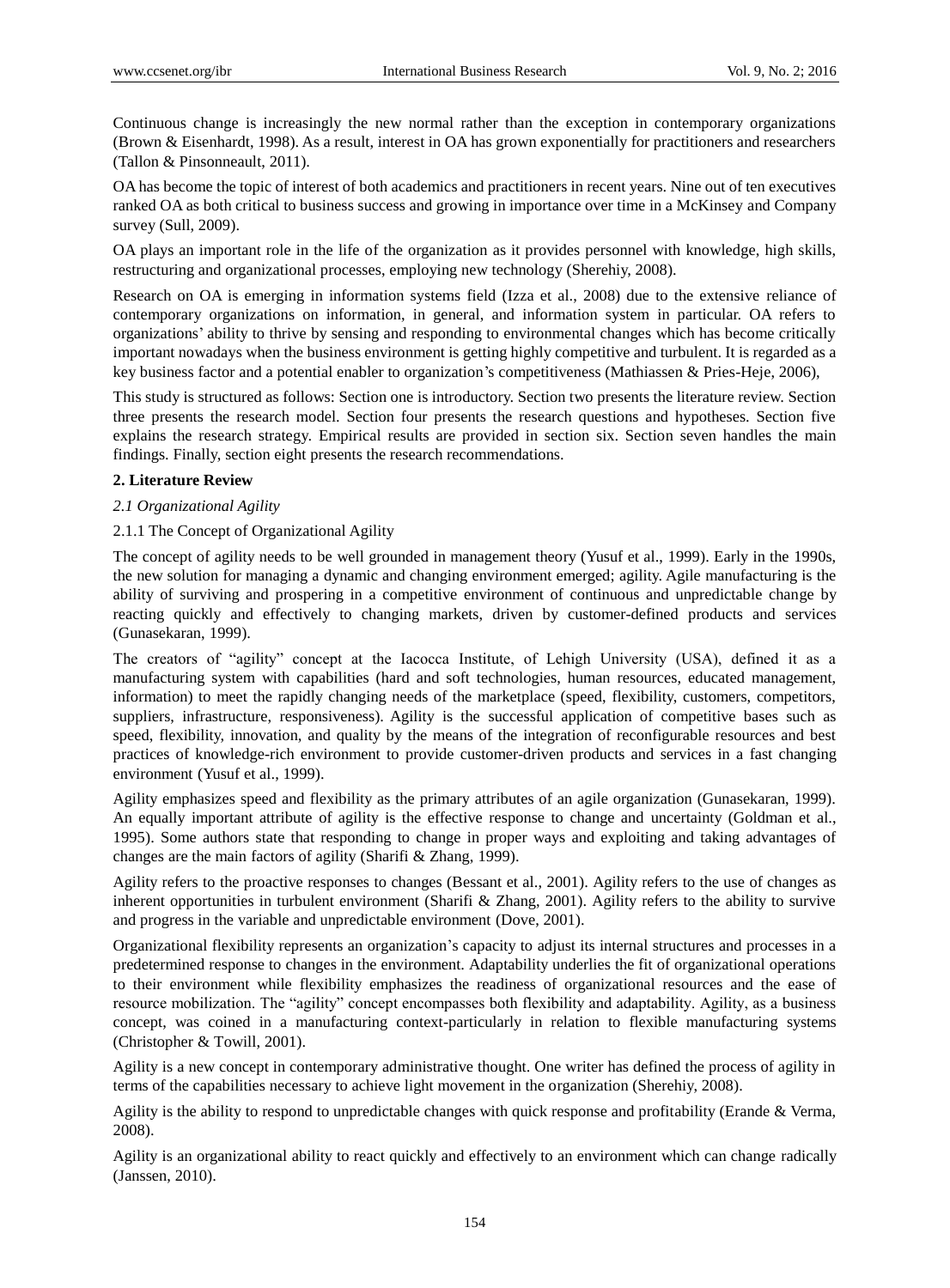The concept of agility means rapid, agile, and active movement. Also, agility refers to the ability of rapid and easy movement and rapidly thinking with a thoughtful method. The root or origin of agility is derived from agile production and this is a concept that has been presented during later years. The agile production has been accepted as a successful strategy by producers that prepare them for a considerable performance (Mehrabi et al., 2013).

According to the different definitions of the word agility, the concept of speed and quick response, and also the concepts of group work and common goal regarding the word organization, can be inferred. Agility can be defined as swiftness and quick response of a harmonious group to the changes made by the environment surrounding them in order to reach a goal (Yeganegi & Azar, 2012).

OA is the organization's ability to respond quickly and effectively to unexpected opportunities, in addition to providing, in advance, solutions that meet potential needs (Nelson & Harvey, 1995).

OA is the ability to survive and grow in an unexpected competitive environment of constant change through rapid response to changing markets and through meeting the desires and needs of customers, whether of products or services (Gunasekaran, 1999).

OA is the successful application of the competition rules, such as speed, flexibility, innovation and quality, through the means of integration of resources and the restructuring of best practices in the environment of technical knowledge, through the provision of services or products that meet customers' preferences in light of a rapidly changing environment (Yusuf et al., 1999).

OA is the organization's ability to work comfortably in a quickly and consistently changing and fragmented global market environment, through producing high quality and effective performance (Tsourveloudis & Valavanis, 2002).

OA enables the organization to carry out a series of specific tasks successfully, in addition to managing the opportunities and risks in the business activities effectively (Ardichvile et al., 2003).

OA makes organizations more responsive to market trends, and faster in terms of the delivery of products and services compared to non-agile ones. OA is composed of three basic dimensions of the sensor agility, decision-making, and agility practice and application (Sambamurthy et al., 2003).

OA is not only "flexible" to cater for predictable changes but also is able to respond and adapt to unpredictable changes quickly and efficiently (Oosterhout et al., 2006). OA can be viewed as the state of organizational performance in terms of flexibility and adaptability and is attainable through organization's activities. In particular, from the process-based perspective, OA is a set of processes that allow an organization to sense changes and respond efficiently and effectively in timely and cost-effective manner in the internal and external environments. Sensing refers to an organization's ability to detect, capture and interpret organizational opportunities (Seo & Paz, 2008). Responding represents an organizational ability to mobilize and transform resources to react to the opportunities that it senses (Gattiker et al., 2005; Oosterhout et al., 2006). These two capabilities must be aligned to optimally obtain OA (Overby et al., 2006).

OA is the organizational capacity to sensor response successfully to the opportunities and threats in the market in a timely manner (Overby et al., 2006).

OA is a proactive management strategy that aims at maintaining the organization's resources and achieving the desires of customers in a timely manner (Hitt et al., 2007).

The concept of OA is derived from performance characteristics of an agile organization and is rooted in two related concepts-"organizational adaptability" and "organizational flexibility". Organizational adaptability focuses on how an organization's form, structure, and degree of formalization influence its ability to quickly adapt to its business environment (Sherehiy et al., 2007).

OA consists of several key elements. They are (1) speed and flexibility, (2) responding to changes in the surrounding environment, (3) high quality products, (4) products and services of accurate information, (5) interacting with social issues and the environment, (6) different technologies collecting, and (7) internal integration inside the institutions and among each other (Sherehiy, 2008).

OA is the process of arrangement, and abolition of business units, markets and industries to re-focus on differentiated core capabilities (Hill & Jones, 2009). OA is a package of ideas that aims at continuous improvement, flat organizational structures, work teams, stopping waste or loss, efficient use of resources, and managing the chain of preparation. Japanese companies have adopted the concept of OA in terms of reducing costs through the removal of waste (David, 2009).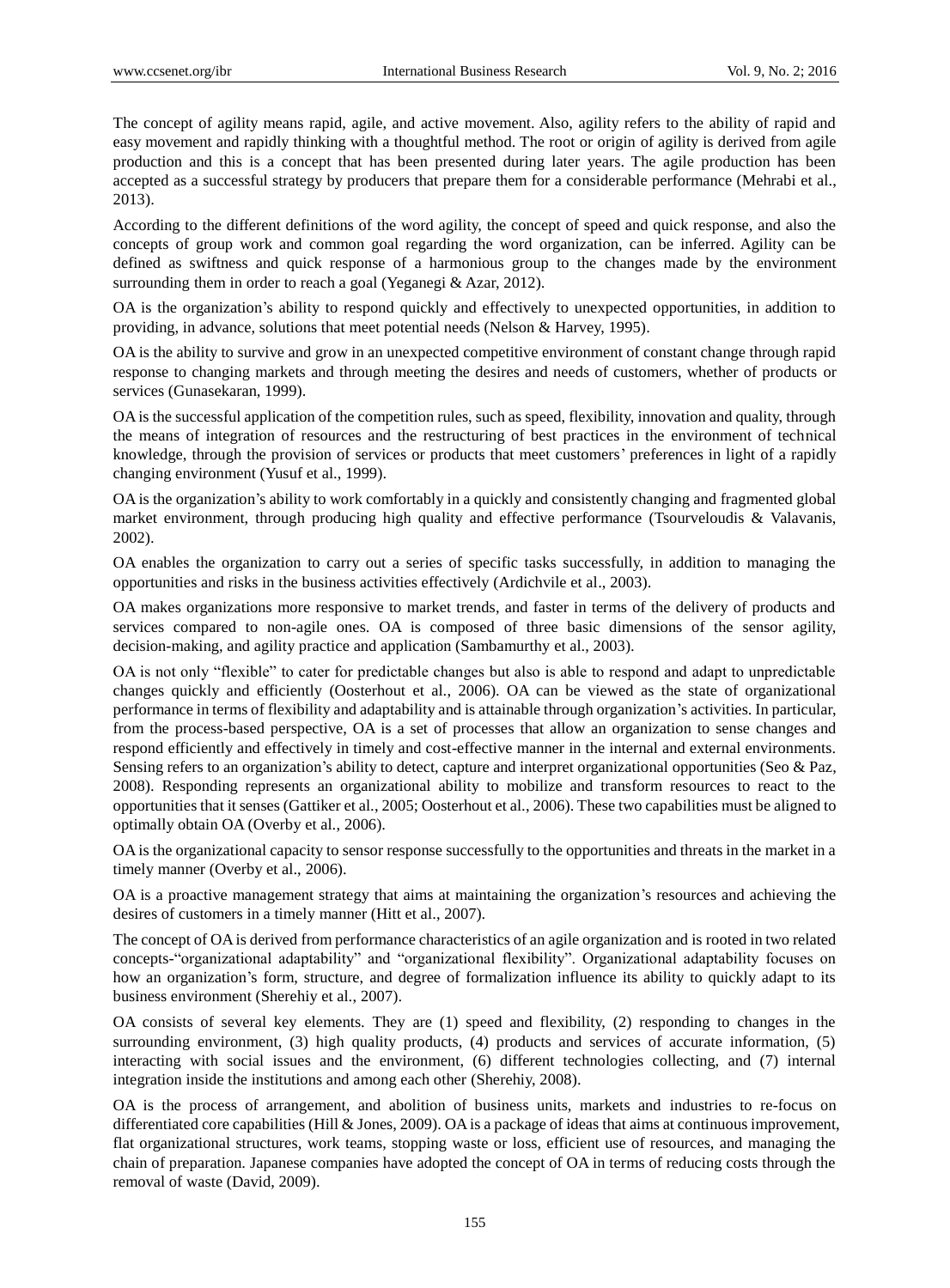OA is a construction of three basic elements. They are  $(1)$  sensing agility,  $(2)$  decision-making, and  $(3)$  acting using agility and its application (Pavlou & El Sawy, 2010). OA quickly meets customer requests, offers new products, and gets on strategic alliances or gets rid of them. This means that organizations are in an urgent need of strategic alliances in order to solve the problems of its customers, rather than providing products or one service. The fundamental reason behind the necessity of OA is searching for the core capabilities, on the one hand, and identifying the business environment and capturing opportunities, on the other hand (McCarthy et al., 2010).

OA is the manufacturing system for physical and non-physical technology, human resources, educated management and information in order to meet the rapidly changing needs of the market in a manner that achieves the desires and needs of the customers in time (Park, 2011).

In light of this, the researcher does identify OA as the organization's ability to achieve its objectives, through the development of its products increasing knowledge of its human resources, effecting the development of the organization and lightening its movement in a rapidly changing environment.

## 2.1.2 Dimensions of Organizational Agility

The dimensions of the OA are three main types. They are sensing agility, decision-making agility and acting agility (Park, 2011).

# 2.1.2.1 Sensing Agility

Sensing agility is the organizational capacity to inspect and monitor events and changes in the surrounding environment (customer preferences changes, the movements of the new competitors, new technology) in a timely manner (Park, 2011).

The task of sensing means the strategic monitoring of environmental events that could have an impact on organizational strategy, competitive work, and future performance, including several activities such as access to information related to the events which show environmental change, on the one hand, and getting rid of the trivial information, on the other hand in light of predetermined foundations and rules (El-Sawy, 1985). This task is related to decision-making and its execution (Daft & Weick, 1984; Dutton & Duncan, 1987). It is interested in organizational adaptation to change in the surrounding environment (Smircich & Stubbart, 1985).

# 2.1.2.2 Decision-Making Agility

Decision-making agility process is the ability to collect, accumulate, restructure and evaluate relevant information according to a variety of sources to explain the implications of the business without delay, and to identify opportunities and threats based on the interpretation of events, along with the development of action plans, which direct the reconfiguration of resources and the development of new competitive procedures (Park, 2011).

Decision-making task consists of several interrelated activities, which explain many events and identify opportunities and threats in the surrounding environment. The task of decision-making focuses on collecting information from multiple and diverse sources in order to understand the implications of their work (Thomas et al., 1993). The task of decision-making seeks to capture the utmost opportunities and minimize the impact of threats on the life of the organization (Houghton et al., 2004).

## 2.1.2.3 Acting Agility/Practicing

The acting task consists of a set of activities for re-assembling organizational resources and modifying business processes on the basis of the principles of work resulting from the task of decision-making in order to address the change that occurs in the surrounding environment (Eisenhardt & Martin, 2000).

Organizations can change the business processes by various procedures and resources, redesigning the organizational structure of the organization (Dutton & Duncan, 1987; Thomas et al., 1993).

The three-dimensions of OA can be explained through the following table (Park, 2011).

| Dimensions of OA        | <b>Clarification of Dimensions</b>                                                                                                                 |
|-------------------------|----------------------------------------------------------------------------------------------------------------------------------------------------|
| Sensing Agility         | Detecting and attracting important business at one time                                                                                            |
| Decision-Making Agility | Interpreting events, identifying opportunities and threats and taking the actual plans in time                                                     |
| <b>Acting Agility</b>   | Reshaping organizational resources drastically and modifying business processes and the provision<br>of services or new products to market in time |

# Table 1. The dimension of organizational agility

*Source:* Park, (2011). The Dynamics of Opportunity and threat Management in Turbulent Environments: The Role Information Technologies, PhD Dissertation.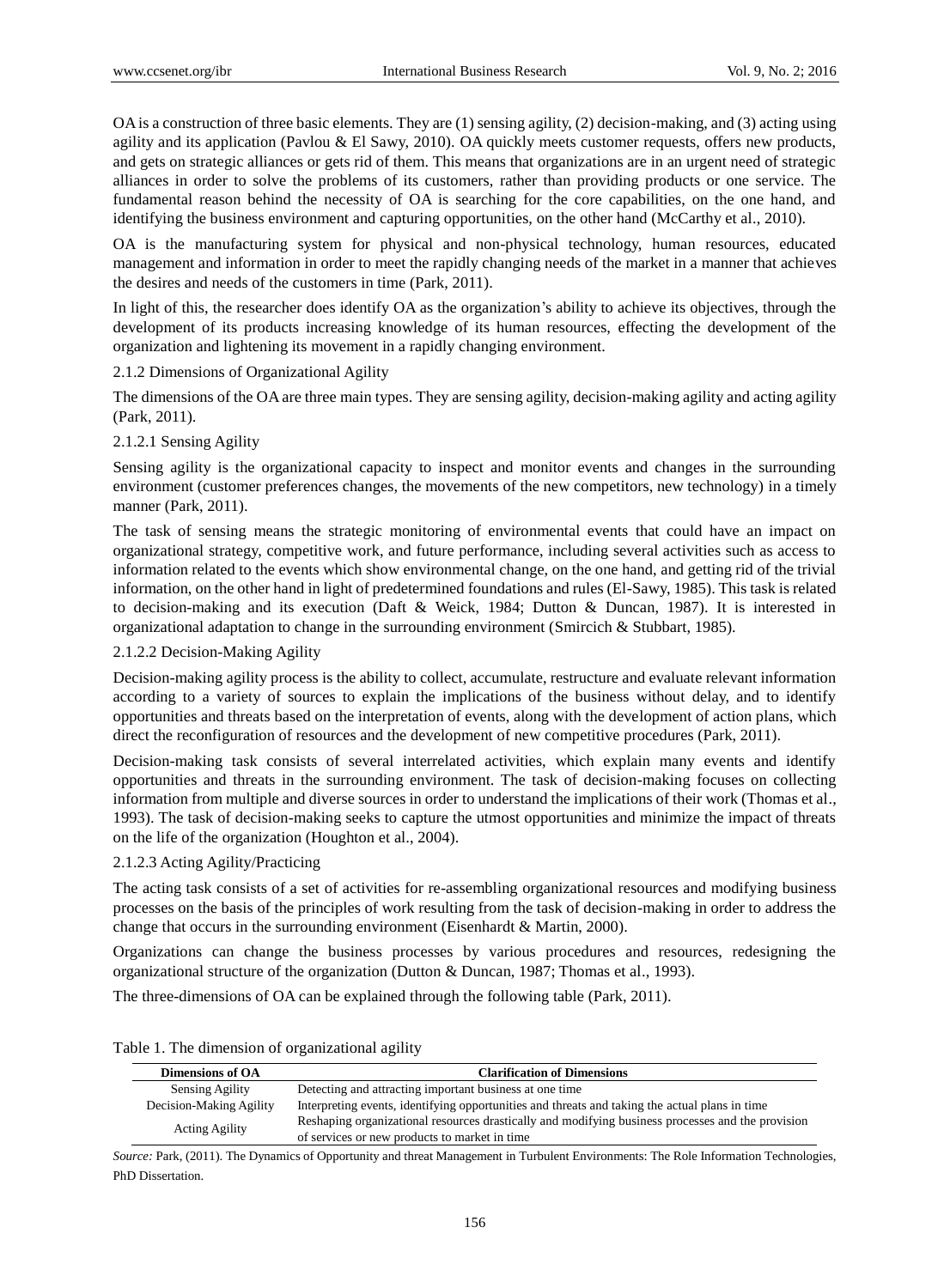# *2.2 Job Engagement*

2.2.1 The Concept of Job Engagement

Job Engagement (JE) is the emotional link between the employee and the organization, in which he works (Joshi & Sodhi, 2011).

JE means that employees do what they are told and adapt their work according to job description and in light of the traditional work environment (Frese, 2008).

JE is the involvement and enthusiasm of the employee to the organization in terms of being ready to devote more effort and innovation in cooperation with the rest of his colleagues, and adapting, effectively, to the changes in the surrounding environment under the contemporary organizational environment characterized by global pressures, intensive customers' demands, low supervision, growing technology, and increasing need for teamwork and communication (Griffin et al., 2008).

JE is the internal merging of the individual to work, or the psychological congruence and responding to work, something which will affect the individual self-achievement or his commitment to work (Kanungo, 1982).

JE means that the individual likes to do or interested in the work he is associated with, since individuals who love their jobs are working with more productivity and efficacy (Pollock, 1997).

JE represents the degree to which the individual merges with the job he exercises by sensing its importance, so that JE is associated with both the mental and emotional aspects (Riipinen, 1997).

JE means that the employee is aware of the nature of work in the organization, and working closely with co-workers in order to improve the functionality for the benefit of the organization (Bevan et al., 1997).

There are three basic elements of JE. They are (1) work as the primary interest of man's life, (2) active participation in labor, (3) performance as the basis of self-realization, and (4) performance association with self-conception (Rasmey et al., 1995).

JE is the commitment and communication of the employee to the job and the organization to which he works (Sweem, 2008).

There are three key aspects to encourage the employee engagement which are (1) workers' experience and their psychological and personal affairs, (2) employers and their ability to create the conditions that encourage employees' engagement and (3) interaction among employees at all the administrative levels of the organization (Tiwar, 2011).

In light of this, the research identifies JE as the positive feeling of the employee towards the organization to which he works in a way that contributes in a high degree in achieving their goals and values.

2.2.2 Dimensions of Job Engagement

There are three main dimensions of JE. They are as follows (Rich et al., 2010).

2.2.2.1 Cognitive Engagement

Cognitive engagement means that individuals are fully engaged in exercising the tasks they are assigned with (Rothbard, 2001). Engaged individuals focus intensely on the task given to them within the organization (Rich et al., 2010).

## 2.2.2.2 Emotional Engagement

Emotional engagement means the existence of a strong relationship between emotions, thoughts, and feelings of the individual and the organization, to which he works (Kahn, 1990). This increases feelings of enthusiasm and pride of the individual towards the organization (Rich et al., 2010).

#### 2.2.2.3 Physical Engagement

Physical engagement means directing man's physical energies towards the completion of a specific task in a way that contributes to achieving the organization's objectives efficiently and effectively (Rich et al., 2010).

### **3. Research Model**

The proposed comprehensive conceptual model is presented in Figure 1. The diagram below shows that there is one independent variable of OA. There is one dependent variable of JE. It shows the rational links among the variables. The research model is as shown in the following figure.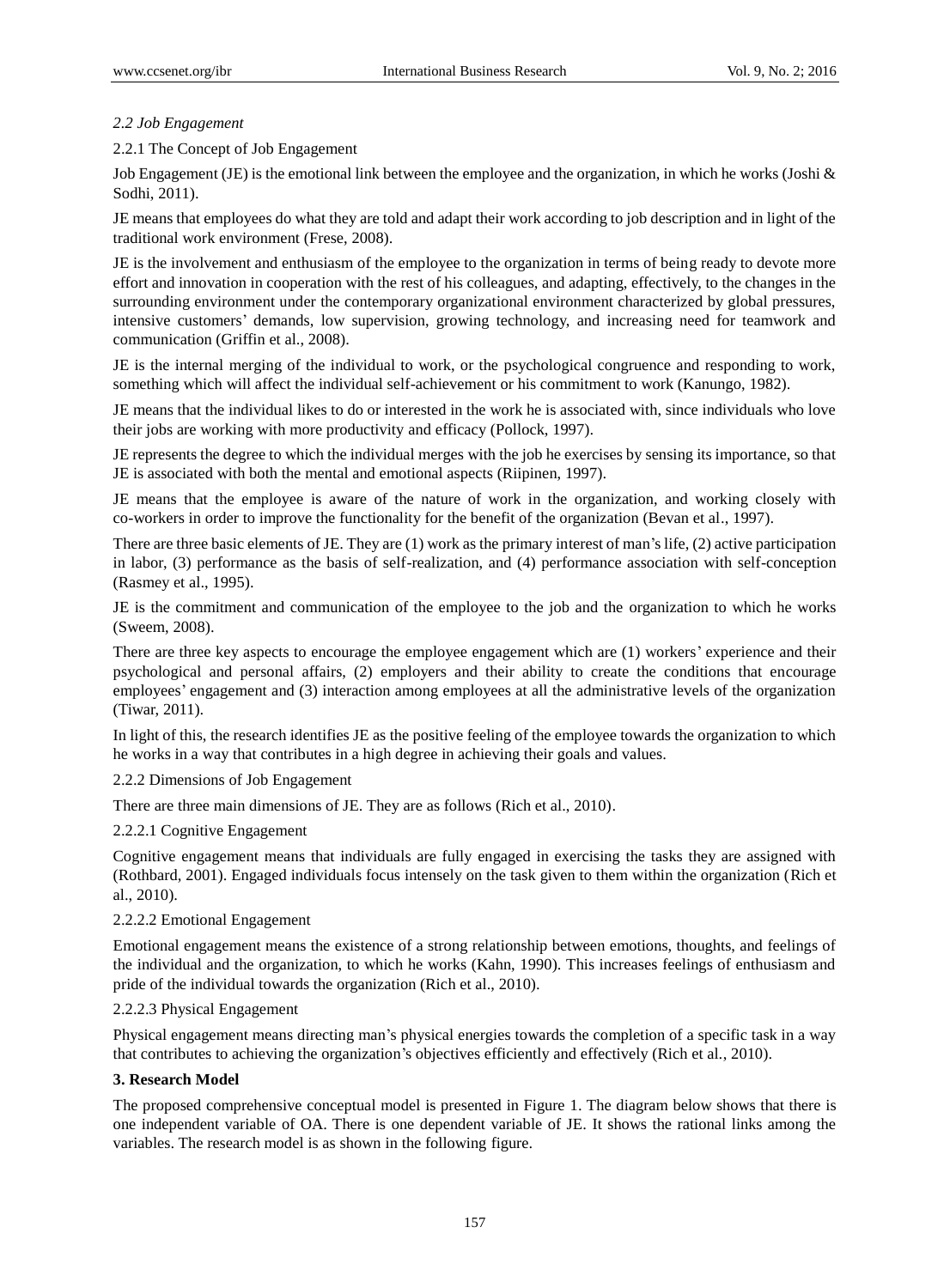

Figure 1. Proposed comprehensive conceptual model

The research framework suggests that OA has an impact on JE. OA as measured consists of sensing agility, decision-making agility and acting agility (Jaworski & Kohli, 1993). JE is measured in terms of cognitive engagement, emotional engagement, and physical engagement (Rich et al., 2010).

#### **4. Research Questions and Hypotheses**

The researcher found the research problem through two sources. The first source is to be found in previous studies, and it turns out that there is a lack in the number of literature reviews that dealt with the analysis of the relationship between OA and JE at the Egyptian industrial companies in Sadat City. This called for the researcher to test this relationship in the Egyptian environment. The second source is the pilot study, which was conducted in an interview with (30) employees in order to identify the relationship between OA and JE. The researcher found through the pilot study several indicators; notably the important and vital role that could be played by OA in reinforcing JE at the Egyptian industrial companies in Sadat City. As a result of the discussions given above, the research questions are as follows:

Q1: What is the nature and extent of the relationship between OA (sensing agility) and JE at the Egyptian industrial companies in Sadat City.

Q2: What is the nature of the relationship between OA (decision-making agility) and JE at the Egyptian industrial companies in Sadat City.

Q3: What is the extent of the relationship between OA (acting agility) and JE at the Egyptian industrial companies in Sadat City.

The following hypotheses were developed to test if there is significant correlation between OA and JE.

H1: OA (sensing agility) of employees has no statistically significant effect on JE at the Egyptian industrial companies in Sadat City.

H2: OA (decision-making agility) of employees has no statistically significant impact on JE at the Egyptian industrial companies in Sadat City.

H3: OA (acting agility) of employees has no statistically significant influence on JE at the Egyptian industrial companies in Sadat City.

# **5. Research Strategy**

## *5.1 Population and Sample*

The population of the study included all employees at the Egyptian industrial companies in Sadat City. The total population is 11550 employees. Determination of respondent sample size was calculated using the formula (Daniel, 1999) as follows:

$$
n = \frac{N \times (Z)^2 \times P (1-P)}{d^2 (N-I) + (Z)^2 \times P (1-P)}
$$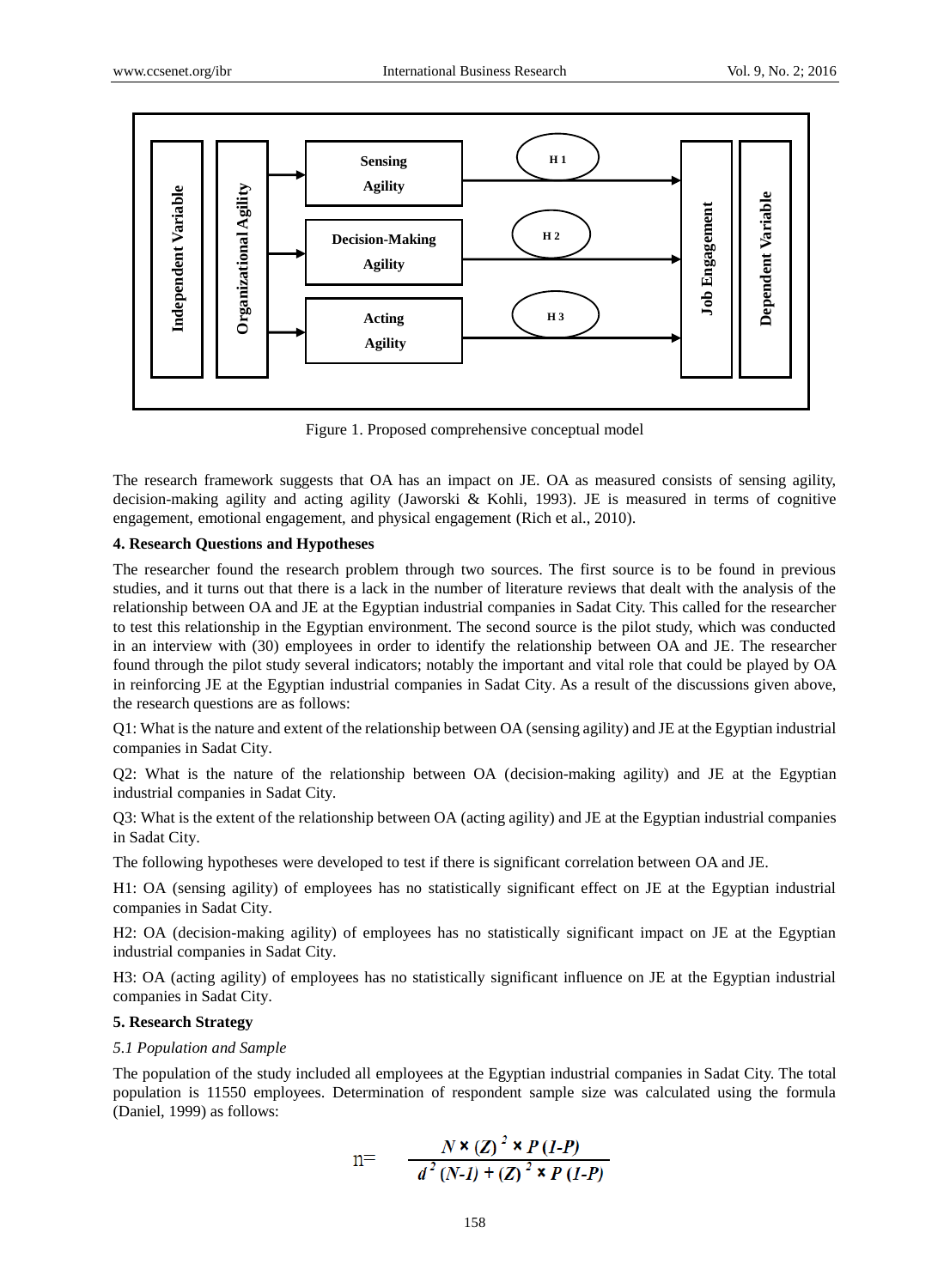The number of samples obtained by 372 employees at the Egyptian industrial companies in Sadat City is presented in Table 2.

| Table 2. Distribution of the sample size |  |  |  |
|------------------------------------------|--|--|--|
|------------------------------------------|--|--|--|

|     | <b>Industrial Companies</b>              | <b>Employees</b> | Percentage | <b>Sample Size</b> |
|-----|------------------------------------------|------------------|------------|--------------------|
|     | Ezz Company for Reinforcement Steel      | 2100             | 18.2%      | $372X$ 18.2% = 68  |
| 2.  | Arab Company for Steel (Arco Steel)      | 750              | 6.5%       | $372X$ 6.50% = 24  |
| 3.  | Horizon for Investment (Geraneto)        | 1200             | 10.4%      | $372X$ 10.4% = 39  |
| 4.  | Egyptian-American Steel Company (Bishan) | 3300             | 28.6%      | $372X$ 28.6% = 106 |
| 5.  | Al Gawhara for Ceramics                  | 2700             | 23.4%      | $372X$ 23.4% = 87  |
| -6. | Egyptian Group for Investments (Prima)   | 1500             | 12.9%      | $372X$ 12.9% = 48  |
|     | Total                                    | 11550            | 100%       | $372X 100\% = 372$ |

*Source:* Personnel Department at Industrial Companies, Sadat City, Egypt, 2013.

Table 3. Demographic variables frequency distributions

| <b>Demographic Variables</b> | Category          | <b>Frequency</b> | Percentage |
|------------------------------|-------------------|------------------|------------|
|                              | Male              | 235              | 74.6%      |
| $1-Sex$                      | Female            | 80               | 25.4%      |
|                              | <b>Total</b>      | 315              | 100%       |
|                              | Single            | 120              | 38.1%      |
| 2-Marital Status             | Married           | 195              | 68.9%      |
|                              | Total             | 315              | 100%       |
|                              | Under 30          | 110              | 34.9%      |
|                              | From 30 to 45     | 155              | 49.2%      |
| $3-Age$                      | Above 45          | 50               | 15.9%      |
|                              | <b>Total</b>      | 315              | 100%       |
|                              | Secondary school  | 100              | 31.7%      |
| 4-Educational Level          | University        | 170              | 54.0%      |
|                              | Post Graduate     | 45               | 14.3%      |
|                              | <b>Total</b>      | 315              | 100%       |
|                              | Less than 5 years | 60               | 19.0%      |
|                              | From $5$ to $10$  | 215              | 68.3%      |
| 5-Period of Experience       | More than 10      | 40               | 12.7%      |
|                              | <b>Total</b>      | 315              | 100%       |

# *5.2 Procedure*

The goal of this study was to identify the relationship between OA and JE at the Egyptian industrial companies in Sadat City. A survey research method was used to collect data. The questionnaire included three questions, relating to OA, JE, and biographical information of employees at the Egyptian industrial companies. Data collection took two months. Survey responses were 85%, 315 completed surveys out of the 372 distributed.

## *5.3 Research Variables and Methods of Measuring*

#### 5.3.1 Organizational Agility

The researcher will depend on the scale developed by Jaworski and Kohli (1993) in measuring OA, which has been divided into three elements (sensing agility, decision-making agility and acting agility). The 15-item scale OA section is based on Jaworski and Kohli (1993). There were three items measuring sensing agility, five items measuring decision-making agility, and seven items measuring acting agility. The survey form is used as the main tool for data collection in measuring OA at the Egyptian industrial companies in Sadat City.

#### 5.3.2 Job Engagement

The researcher will depend on the scale developed by (Rich et al., 2010) in measuring JE, which has been divided into three main components (cognitive engagement, emotional engagement and physical engagement). The 18-item scale JE section is based on Rich et al. (2010). There were six items measuring cognitive engagement, six items measuring emotional engagement, and six items measuring physical engagement. The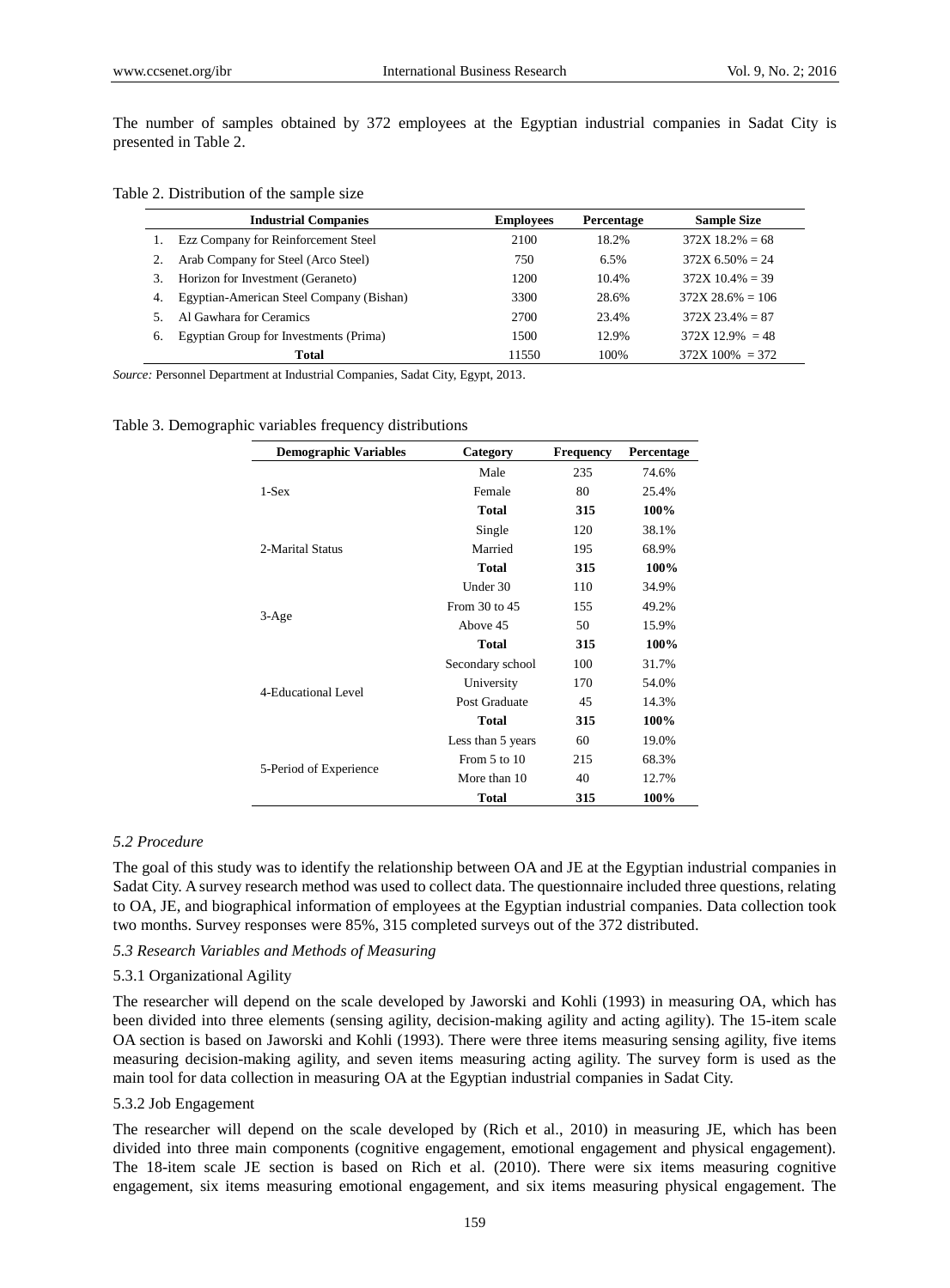survey form has been used as a key tool to collect data to measure JE at the Egyptian industrial companies in Sadat City.

Responses to all items scales were anchored on a five (5) point Likert scale for each statement, which ranges from (5) "full agreement," (4) for "agree," (3) for "neutral," (2) for "disagree," and (1) for "full disagreement."

*5.4 Data Analysis and Testing Hypotheses* 

Table 4. The mean and standard deviations of OA and JE

The researcher has employed the following methods: (1) Cronbach's alpha or ACC, (2) (MRA), and (3) F-test and T-test. All these tests are found in SPSS.

## **6. Hypotheses Testing**

Before testing the hypotheses and research questions, descriptive statistics were performed to find out means and standard deviations of OA and JE.

| Variables | <b>The Dimension</b>        | Mean   | <b>Standard Deviation</b> |
|-----------|-----------------------------|--------|---------------------------|
|           | <b>Sensing Agility</b>      | 4.1598 | 0.75353                   |
| ΩA.       | Decision-Making Agility     | 3.6711 | 0.81140                   |
|           | <b>Acting Agility</b>       | 4.0186 | 0.64130                   |
|           | <b>Total Measurement</b>    | 3.9198 | 0.65019                   |
|           | Cognitive Engagement        | 3.7852 | 0.87551                   |
|           | <b>Emotional Engagement</b> | 3.5439 | 0.92448                   |
| .IE       | <b>Physical Engagement</b>  | 3.6423 | 0.93685                   |
|           | <b>Total Measurement</b>    | 3.6571 | 0.90299                   |

According to Table 4, the first issue examined was the different facets of OA (sensing agility, decision-making agility and acting agility). According to Table 4, among the various facets of OA, those who responded identified the presence of a sensing agility (*M*=4.1598, *SD*=0.75353). This was followed by acting agility (*M*=4.0186, *SD*=0.64130), and decision-making agility (*M*=3.6711, *SD*=0.81140).

The second issue examined was the different facets of JE (cognitive engagement, emotional engagement and physical engagement). Most of the respondents identified the presence of a cognitive engagement (*M*=3.7852, *SD*=0.87551). This was followed by physical engagement (*M*=3.6423, *SD*=0.93685), and emotional engagement (*M*=3.5439, *SD*=0.92448).

#### *6.1 Evaluating Reliability*

Data analysis was conducted. All scales were first subjected to reliability analysis. ACC was used to assess the reliability of the scales. Item analysis indicated that dropping any item from the scales would not significantly raise the alphas.

|  | Table 5. Reliability of OA and JE |  |  |
|--|-----------------------------------|--|--|
|--|-----------------------------------|--|--|

| <b>Variables</b>                     | <b>The Dimension</b>        | <b>Number of Statement</b> | ACC    |
|--------------------------------------|-----------------------------|----------------------------|--------|
|                                      | Sensing Agility             | 3                          | 0.6651 |
| Decision-Making Agility<br><b>OA</b> |                             | 5                          | 0.7718 |
|                                      | <b>Acting Agility</b>       | 7                          | 0.7867 |
|                                      | <b>Total Measurement</b>    | 15                         | 0.8931 |
|                                      | Cognitive Engagement        | 6                          | 0.9107 |
| .IE                                  | <b>Emotional Engagement</b> | 6                          | 0.9662 |
|                                      | Physical Engagement         | 6                          | 0.9501 |
|                                      | <b>Total Measurement</b>    | 18                         | 0.9818 |

To assess the reliability of the data, Cronbach's alpha test was conducted. Table 5 shows the reliability results for OA and JE. All items had alphas above 0.70 and were therefore excellent, according to Langdridge's (2004) criteria.

Regarding Table 5, the 15 items of OA are reliable because the ACC is 0.8931. Sensing agility, which consists of 3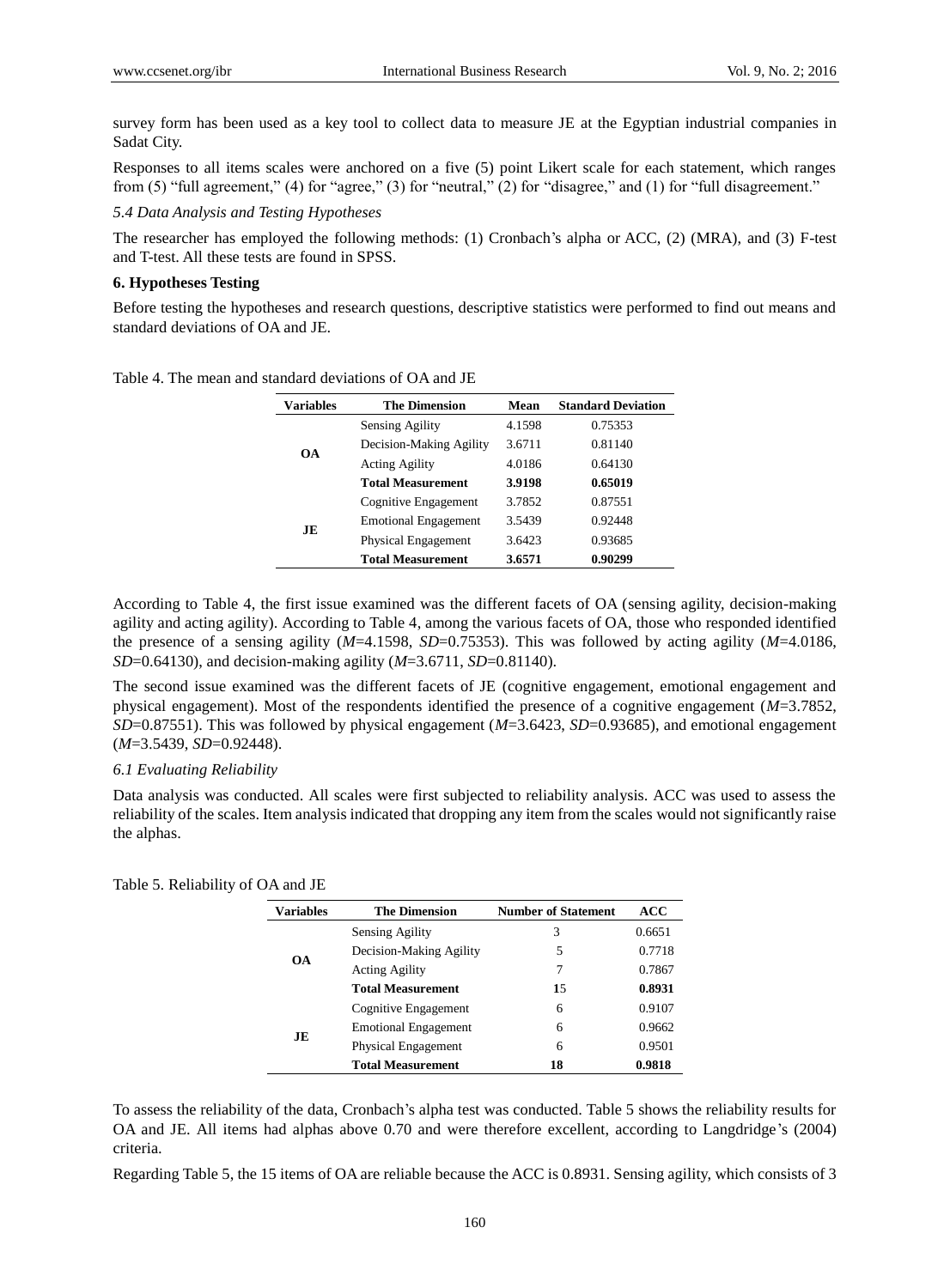items, is reliable because the ACC is 0.6651. Decision-making agility, which consists of 5 items, is reliable because the ACC is 0.7718. Furthermore, the acting agility which consists of 7 items, is reliable because the ACC is 0.7867. Thus, the internal consistency of OA can be acceptable.

According to Table 5, the 18 items of JE are reliable because the ACC is 0.9818. The cognitive engagement, which consists of 6 items, is reliable because the ACC is 0.9107. The 6 items related to emotional engagement are reliable because ACC is 0.9662 while the last six-item variable (physical engagement) is reliable because the ACC is 0.9501. Thus, the reliability of JE can be acceptable.

Accordingly, two scales were defined, OA (15 variables), where ACC represented about 0.8931, and JE (18 variables), where ACC represented 0.9918.

*6.2 The Correlation among the Research Variables*

Table 6. Means, standard deviations and intercorrelations among variables

| <b>Variables</b>       | Mean   | <b>Std. Deviation</b> | .IE   | OА        |
|------------------------|--------|-----------------------|-------|-----------|
| Organizational Agility | 3.9198 | 0.65019               |       | 1.000     |
| Job Engagement         | 3.6571 | 0.90299               | 1.000 | $0.439**$ |

Table 6 presents correlation coefficients between the research variables, and the results indicate the presence of significant correlation between variables (OA and JE).

OA is average (Mean=3.9198; SD=0.65019) leading to a higher level of JE for employees (Mean=3.6571; SD=0.90299).

The table shows the existence of a direct correlation between OA and JE (R=0.439; P < 0.01); the high level of OA leads to the high level of JE of employees at the Egyptian industrial companies in Sadat City.

*6.3 Organizational Agility and Job Engagement*

The relationship between OA and JE at the Egyptian industrial companies in Sadat City is determined. The hypothesis to be tested is: There is no relationship between OA (Sensing Agility, Decision-Making Agility, and Acting Agility) and JE at the Egyptian industrial companies in Sadat City.

|    | <b>Independent Variables</b> | <b>Dependent Variable</b> | <b>Pearson Correlation</b> |       |
|----|------------------------------|---------------------------|----------------------------|-------|
|    | <b>Sensing Agility</b>       |                           | $0.328**$                  | 0.000 |
| 0A | Decision-Making Agility      | JE                        | $0.322**$                  | 0.000 |
|    | <b>Acting Agility</b>        |                           | $0.483**$                  | 0.000 |
|    |                              |                           | 0.4329                     | 0.000 |

*Note.* \*\* Correlation is significant at 0.01 level.

Based on Table 7, correlation between OA (sensing agility) and JE is 0.328. For OA (decision-making agility) and JE, the value is 0.322 whereas OA (acting agility) and JE show correlation value of 0.483. The overall correlation between OA and JE is 0.439.

## *6.4 The Relationship between OA (Sensing Agility) and JE*

Table 8 proves that there is a relationship between OA (Sensing Agility) and JE at a significance level of 0,000. As a result of the value of  $\mathbb{R}^2$ , the 3 independent variables of sensing agility can explain 27.4% of the total differentiation in JE level.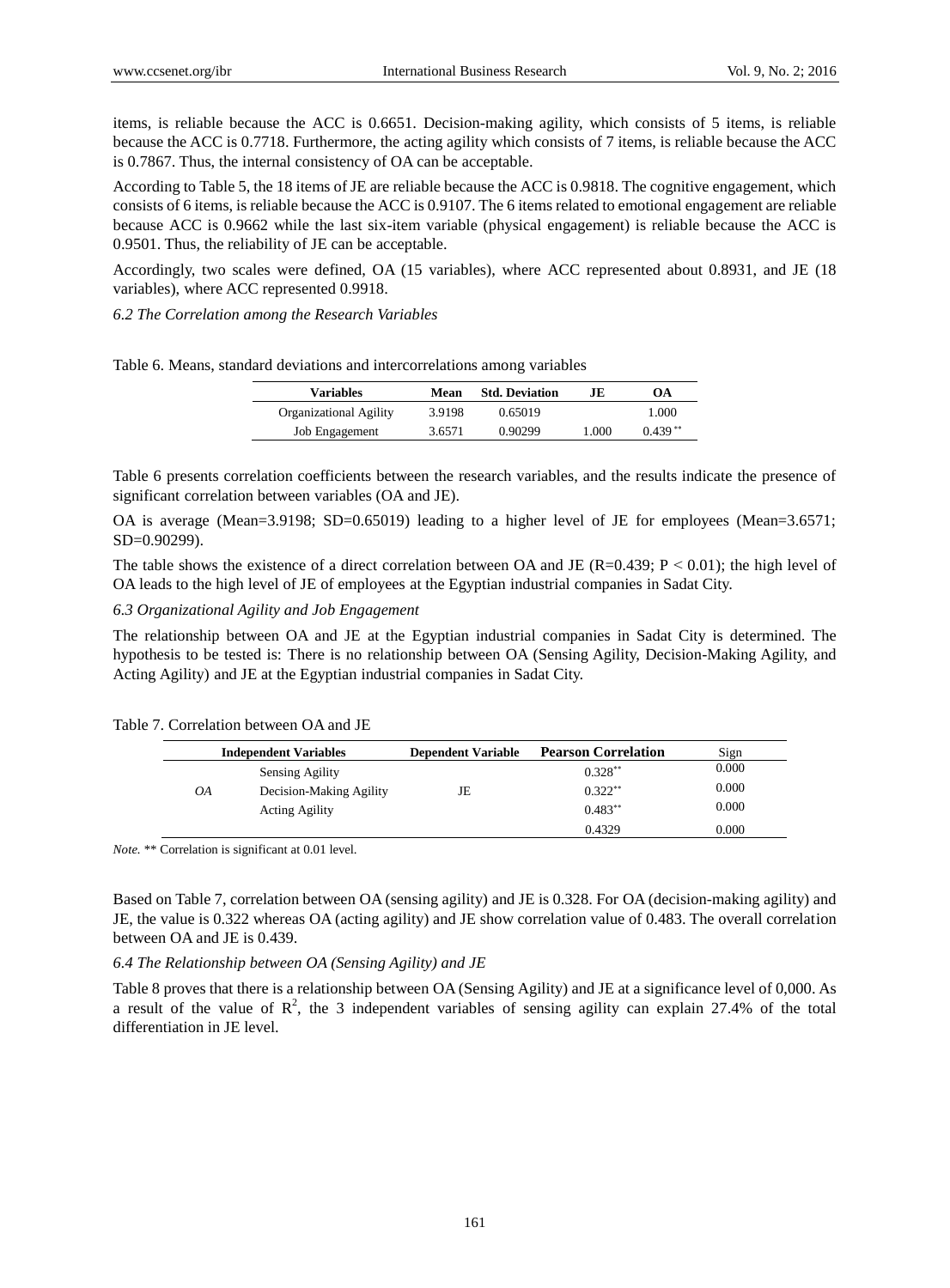| Table 8. MRA results for OA (sensing agility) and JE |
|------------------------------------------------------|
|------------------------------------------------------|

| The Variables of OA (Sensing Agility)                                                                               | <b>Beta</b> | R          | $\mathbb{R}^2$ |  |
|---------------------------------------------------------------------------------------------------------------------|-------------|------------|----------------|--|
| 1. The organization has been slow in terms of detecting changes<br>that occur in customer preferences for products. | $0.496**$   | $0.278**$  | 0.0772         |  |
| 2. The organization has been slow in terms of detecting changes<br>that occur in the movements of competitors.      | $0.386**$   | $0.439**$  | 0.0192         |  |
| 3. The organization has been slow to detect changes in technology.                                                  | $0.349**$   | $0.095***$ | 0.0001         |  |
| <b>MCC</b><br>٠                                                                                                     | 0.524       |            |                |  |
| DC<br>٠                                                                                                             | 0.274       |            |                |  |
| Calculated F<br>٠                                                                                                   | 39.207      |            |                |  |
| Degree of Freedom<br>п                                                                                              | 3, 311      |            |                |  |
| Indexed F<br>٠                                                                                                      | 3.78        |            |                |  |
| Level of Significance<br>п                                                                                          | 0.000       |            |                |  |

*Note.*  $**$  P < .01  $*$  P < .05.

For the results of a structural analysis of the MRA, the direct effect of OA (sensing agility) and JE is obtained. Because MCC is 0.524, it is concluded that there is enough empirical evidence to reject the null hypothesis. *6.5 The relationship between OA (Decision-Making Agility) and JE*

| Table 9. MRA results for OA (decision-making agility) and JE |
|--------------------------------------------------------------|
|--------------------------------------------------------------|

|    | The Variables of OA (Decision-Making Agility)                                                                                | <b>Beta</b> | $\bf{R}$   | $\mathbb{R}^2$ |
|----|------------------------------------------------------------------------------------------------------------------------------|-------------|------------|----------------|
| 1. | The organization analyzes important events concerning customers,<br>competitors, and technology without any delay.           | $0.170**$   | $0.277***$ | 0.0767         |
| 2. | The organization detects the opportunities and threats to changes in<br>customers, competitors, and technology in time.      | $0.123***$  | $0.188***$ | 0.0353         |
| 3. | The organization carries out a specific action plan in order to meet<br>customer needs without any delay.                    | $1.345***$  | $0.240**$  | 0.0576         |
| 4. | The organization implements a plan of action in order to respond to<br>the strategic movements of competitors without delay. | $1.270**$   | $0.219**$  | 0.0479         |
| 5. | The organization is implementing an action plan on how to use the<br>new technology without delay.                           | 0.107       | $0.261**$  | 0.0681         |
|    | <b>MCC</b>                                                                                                                   |             | 0.378      |                |
|    | DC                                                                                                                           |             | 0.143      |                |
| ٠  | Calculated F                                                                                                                 |             | 10.295     |                |
|    | Degree of Freedom                                                                                                            |             | 5, 309     |                |
|    | Indexed F                                                                                                                    |             | 3.01       |                |
|    | Level of Significance                                                                                                        |             | 0.000      |                |

*Note.* \*\* P < .01.

As Table 9 proves, the MRA resulted in the R of 0.378. This means that JE has been significantly explained by the 5 independent variables of decision-making agility.

Furthermore, the  $R^2$  of 0.143 indicates that the percentage of the variable interprets the whole model, that is, 14.3%. It is evident that the five independent variables justified 14.3% of the total factors of JE. Hence, 85.7% are explained by the other factors. Therefore, there is enough empirical evidence to reject the null hypothesis.

#### *6.6 The relationship between OA (Acting Agility) and JE*

Table 10 proves that there is a relationship between OA (Acting Agility) and JE. As a result of the value of  $\mathbb{R}^2$ , the 7 independent variables of acting agility can explain 39.8% of the total differentiation in JE level.

For the results of a structural analysis of the MRA, the direct effect of OA (acting agility) and JE is obtained. Because MCC is 0.631, there is enough empirical evidence to reject the null hypothesis.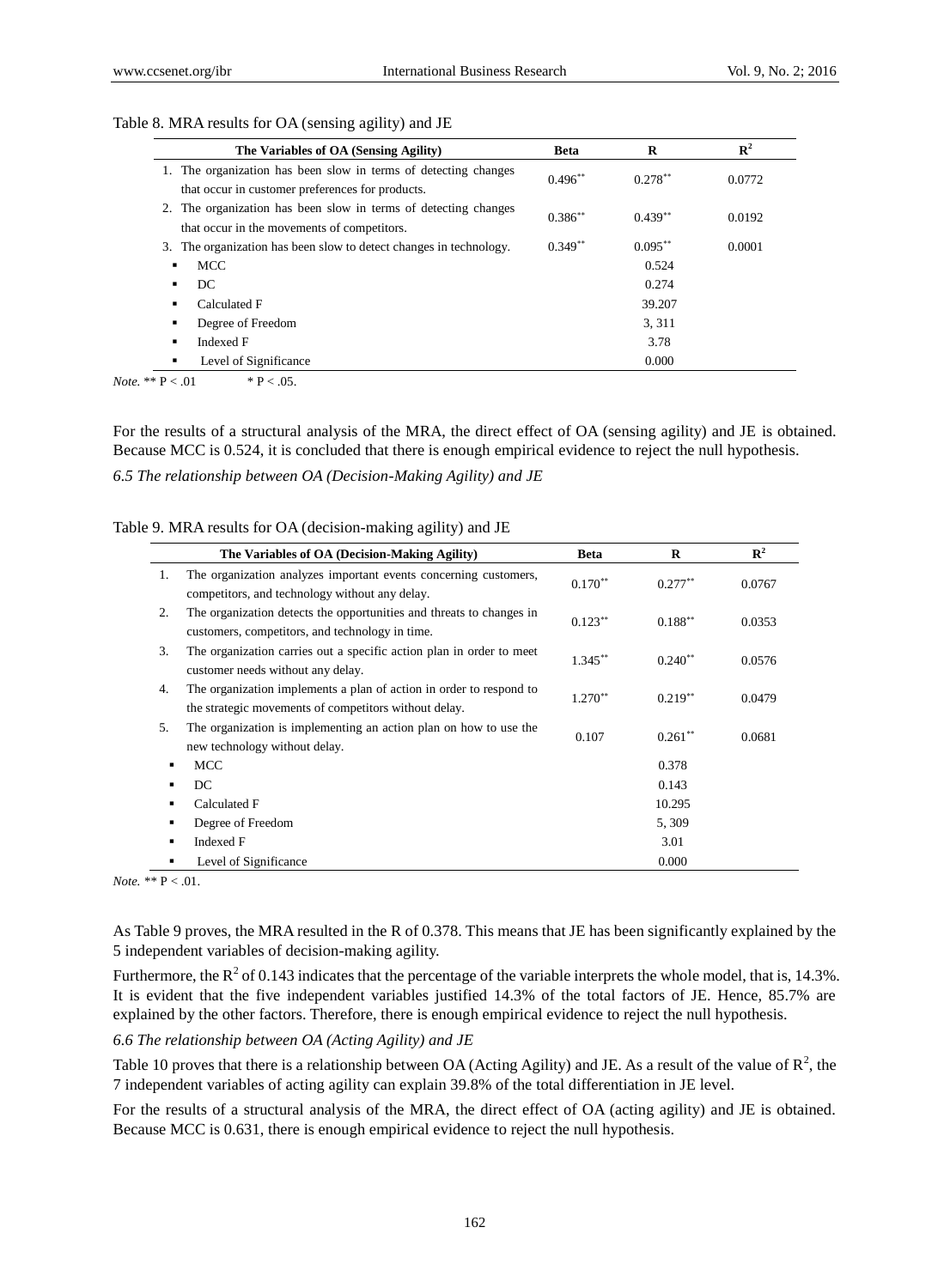#### Table 10. MRA results for OA (Acting Agility) and JE

|                       | The Variables of OA (Acting Agility)                                      | <b>Beta</b> | $\bf{R}$  | $\mathbb{R}^2$ |
|-----------------------|---------------------------------------------------------------------------|-------------|-----------|----------------|
| 1.                    | The organization can reconfigure its resources in the proper time.        | $0.144***$  | $0.272**$ | 0.0739         |
| 2.                    | The organization can re-adjust operations carried out in a timely manner. | $0.070**$   | $0.331**$ | 0.1095         |
| 3.                    | The organization can use new technology in the proper time.               | $0.300**$   | $0.420**$ | 0.1764         |
| 4.                    | The organization can introduce new products in the proper time.           | $0.260**$   | $0.509**$ | 0.2591         |
| 5.                    | The organization can change prices quickly in the proper time.            | $0.186*$    | $0.278**$ | 0.0772         |
| 6.                    | The organization can change strategic things in the proper time.          | $0.221***$  | $0.439**$ | 0.1927         |
|                       | The organization can solve customers' needs and complaints without delay. | $0.258**$   | $0.095**$ | 0.0001         |
| <b>MCC</b>            |                                                                           |             | 0.631     |                |
| DC                    |                                                                           |             | 0.398     |                |
| Calculated F          |                                                                           |             | 29.025    |                |
| Degree of Freedom     |                                                                           |             | 7.307     |                |
| Indexed F             |                                                                           |             | 2.63      |                |
| Level of Significance |                                                                           |             | 0.000     |                |
|                       |                                                                           |             |           |                |

#### *Note.*  $** P < .01$ .

#### **7. Research Findings**

The present study on analyzing the relationship between OA (sensing agility, decision-making agility and acting agility) and JE at the Egyptian industrial companies in Sadat City revealed the following results:

1) There is a significant relationship between OA and JE at the Egyptian industrial companies in Sadat City. This is consistent with the finding that the employees who believed their organization had a sensing agility, decisionmaking agility and acting agility were more engaged with their job. OA plays an important role in influencing JE. Also, OA contributes significantly to reinforcing JE.

2) This study concluded that the OA was positively related with JE at the Egyptian industrial companies in Sadat City. Overall findings from this study suggested that OA does affect employees' engagement. Hence, the management at the Egyptian industrial companies in Sadat City should ensure that suitable types of agility be applied in the organization through the encouragement of cooperative teamwork.

3) There is a positive relationship between the types of OA (sensing agility, decision-making agility and acting agility) and JE (cognitive engagement, emotional engagement, and physical engagement) of employees at the Egyptian industrial companies in Sadat City. In other words, OA affects JE.

#### **8. Research Recommendations**

1) It is necessary to pay attention to the impact of the types of OA on JE for employees at the Egyptian industrial companies in Sadat City and for the purpose of obtaining an effective impact of OA on JE.

2) It is necessary to prioritize the order of the dimensions of OA (sensing agility, decision-making agility and acting agility) in order to achieve the goals of organizations, involved in the current study.

3) Factors that lead to JE (cognitive engagement, emotional engagement, and physical engagement) should be enhanced in accordance with contemporary management trends in a changing environment.

4) Focusing on the strength of the relationship between OA and JE in light of the Egyptian industrial companies in Sadat City in order to achieve the objectives of these organizations.

5) Developing and promoting trust between individuals working in the organization, since the availability of this element is a strategic and incomparable dimension. The dimension of experience is no more sufficient alone to achieve organizational success, but rather creating strategic movement agility and encouraging workers towards working engagement

6) It is important for senior administrations of the organizations under study to form specialized teams and conduct seminars and lectures in order to achieve speed, flexibility, responsiveness and adaptability to work with the basic components of the agile organization.

7) It is necessary to provide data and information base in the organizations under study in a way which helps clarify vision to decision makers as regards personnel engagement in work in order to make strategic decisions, results of which may constitute a change in the future of the organizations of the current study.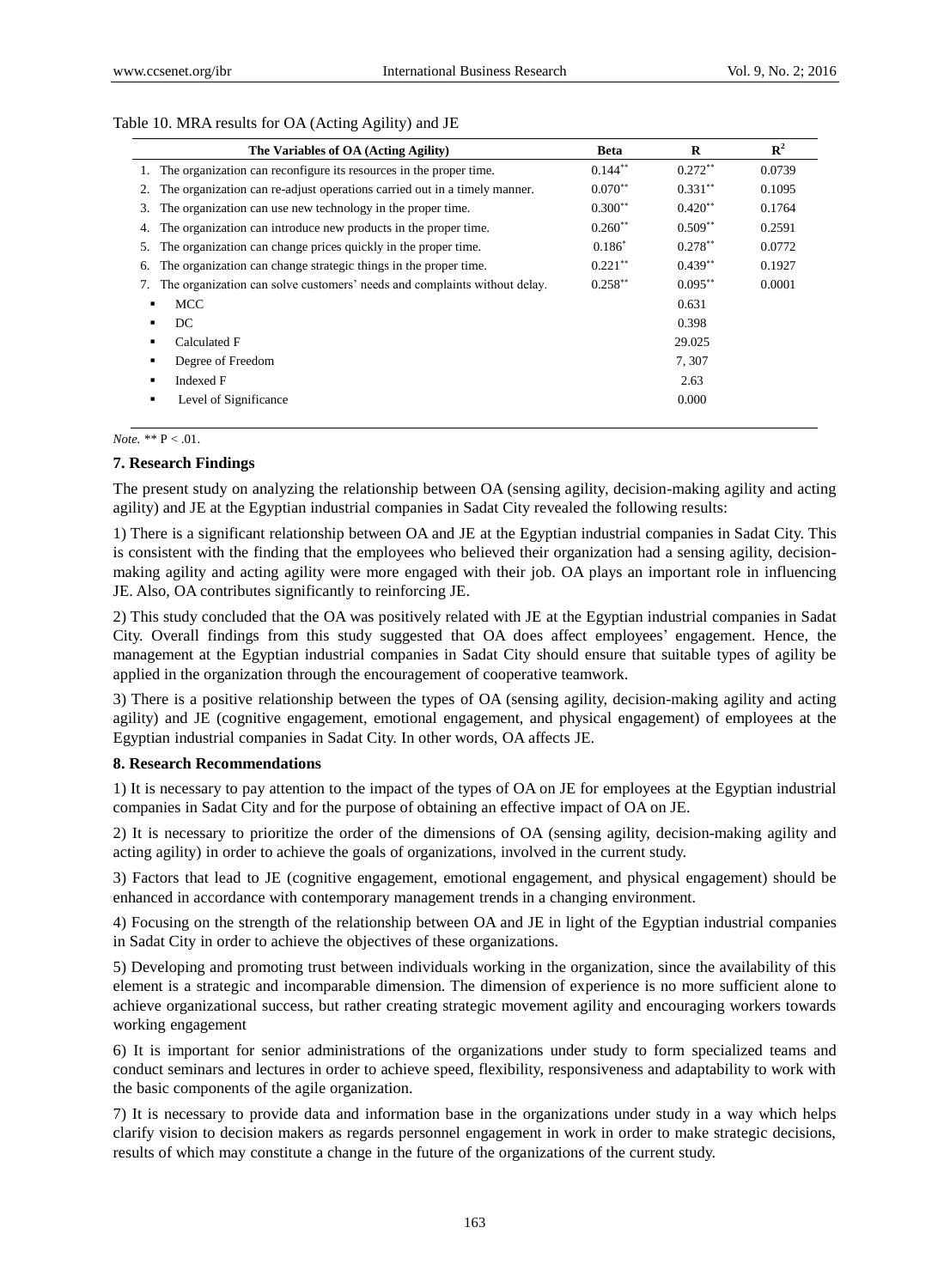#### **9. Research Implications**

We can conclude that managers at the Egyptian industrial companies in Sadat City might be able to improve JE through OA (sensing agility, decision-making agility and acting agility). OA also helps employees pay attention to professional standards. JE may exist with the help of top management at the Egyptian industrial companies in Sadat City. This is achieved by taking employees interests into account. Absenteeism and turnover will be lower. Productivity and profitability will be higher.

# **10. Limitations and Future Research**

There are some limitations of this study. Firstly, the data was collected from employees in Egypt. Therefore, the generalization of the results should be made with caution. Secondly, the findings may not be generalized to other organizations in Egypt. Thirdly, a small sample size is used.

There are several areas for future research. They are (1) the relationship between OA and OCB, (2) the mediating variables which link OA to OP, (3) similar studies should be undertaken in other organizations in Egypt, (4) more studies should look at a comparative study of another sector such as education and tourism, and (5) future studies should examine the relationship between OA and quality of work life.

#### **11. Conclusion**

This study attempted to investigate the relationship between OA and JE at the Egyptian industrial companies in Sadat City. The study proved that there is a statistical significant relationship between OA and JE. It revealed that OA and JE are related.

Managers at the Egyptian industrial companies in Sadat City may make use of the present study. It will highlight types of OA and the impact of OA on JE.

The study findings present valuable understanding for managers at the Egyptian industrial companies in Sadat City regarding how to make companies engaged to enhancing their employees, learning effectiveness, improving professional practices, and reducing turnover.

OA has an impact on JE. Top management of the organizations can enhance the dimensions of OA by developing and encouraging some facets of JE.

The Egyptian industrial companies in Sadat City can increase JE by ensuring OA within their organizations. Research on OA and JE increased over the past decade. However, this rapid growth caused several problems, including the need to better understand the conceptual similarities between various forms of OA and JE, as well as their antecedents and consequences. Overall, this is an important and dynamic field of research, and we are hopeful that this paper will help speed progress in this area by highlighting several key issues that need more attention.

#### **References**

- Ardichvili, A., Cardozob, R., & Rayc, S. (2003). A Theory of Entrepreneurial Opportunity Identification and Development. *Journal of Business Venturing, 18,* 105. [http://dx.doi.org/10.1016/S0883-9026\(01\)00068-4](http://dx.doi.org/10.1016/S0883-9026(01)00068-4)
- Bessant, J., Knowles, D., Francis, D., & Meredith, S. (2001). Developing the Agile Enterprise, Agile Manufacturing: The 21<sup>st</sup> Century Competitive Strategy. *Elsevier Science*.
- Bevan, S., Barber, L., & Robinson, D. (1997). *Keeping the best: A practical guide to keeping key employees, Report 337.* Brighton: Institute for Employment Studies (IES).
- Brown, S., & Eisenhard, K. (1998). *Competing on the Edge.* Boston, MA: Harvard Business School Press.
- Christopher, M., & Towill, D. (2001). An Integrated Model for the Design of Agile Supply Chains. *International Journal of Physical Distribution & Logistics Management, 31*(4), 235-246. <http://dx.doi.org/10.1108/09600030110394914>
- Daft, L., & Weick, E. (1984). Toward a Model of Organizations as Interpretive Systems. *Academy of Management Review, 9,* 284-295.
- David, F. (2009). *Strategic Management-Concepts and Cases* (12th ed.). Prentice-Hill Pearson Education International Inc. U.S.A.
- Dove, R. (2001). *Responsibility: The language, structure, and culture of the agile enterprise.* New York: Wiley.
- Dutton, J., & Duncan, R. (1987). The Creation of Momentum for Change through the Process of Strategic Issue Diagnosis. *Strategic Management Journal, 8,* 279-295. <http://dx.doi.org/10.1002/smj.4250080306>
- Eisenhardt, M., & Martin, J. (2000). Dynamic Capabilities: What Are They? *Strategic Management Journal, 21,*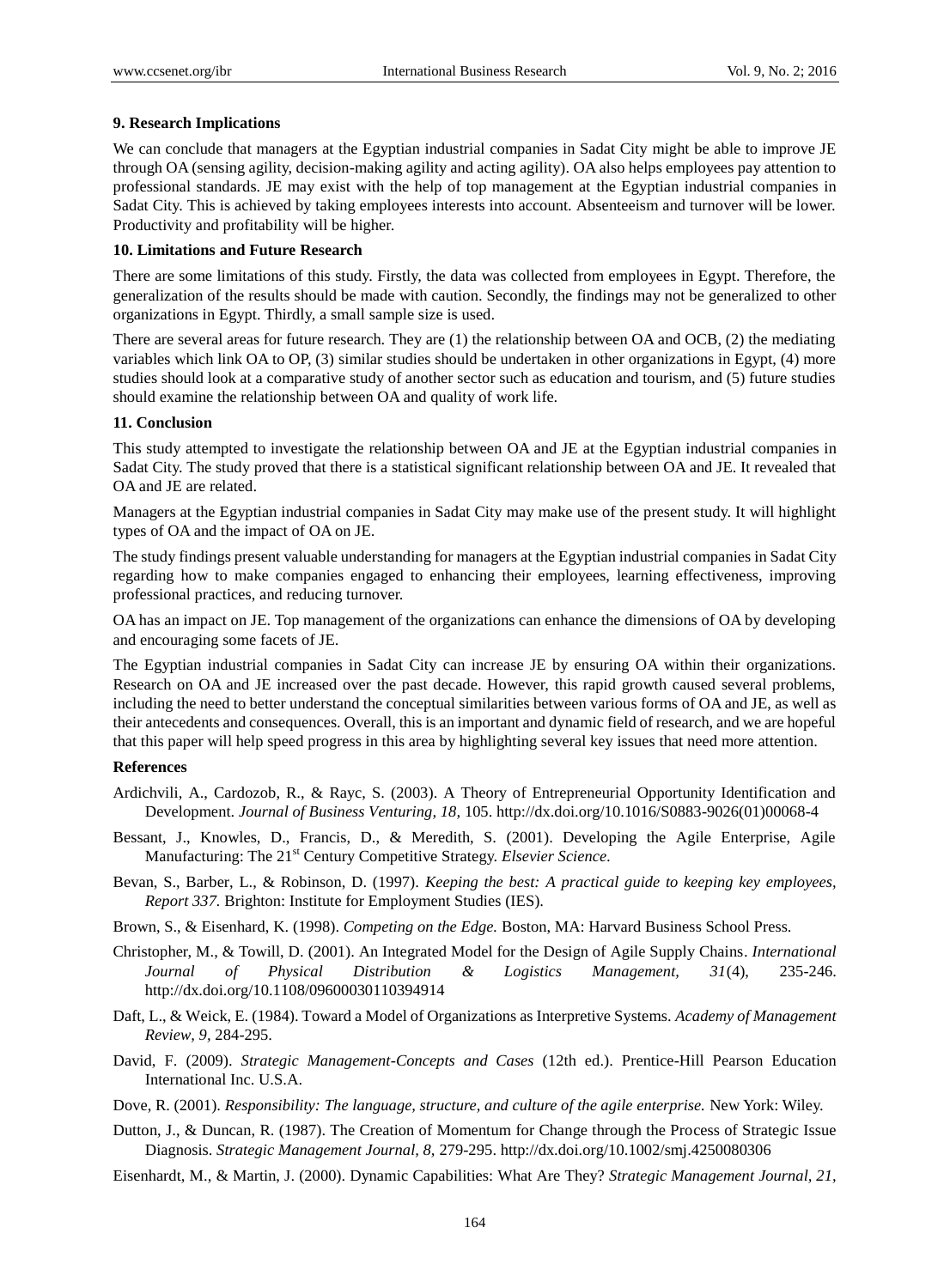1105-1121. [http://dx.doi.org/10.1002/1097-0266\(200010/11\)21:10/11<1105::AID-SMJ133>3.0.CO;2-E](http://dx.doi.org/10.1002/1097-0266(200010/11)21:10/11%3C1105::AID-SMJ133%3E3.0.CO;2-E)

- El Sawy, O. (1985). Personal Information Systems for Strategic Scanning in Turbulent Environments: Can the CEO Go Go-Line? *MIS Quarterly, 9*(1), 53-60. <http://dx.doi.org/10.2307/249273>
- Erande, A., & Verma, A. (2008). *Measuring Agility of Organizations-A Comprehensive Agility Measurement Tool (CAMT).* Old Dominion University, Proceedings of The 2008 IAJC-IJME International Conference.
- Frese, M., & Fay, D. (2008). Personal initiative (PI): An active performance concept for work in the 21<sup>st</sup> Century. In B. M. Staw, & R. M. Sutton (Eds.), *Research in Organizational Behavior* (pp. 133-187). Amsterdam: Elsevier Science.
- Gattiker, T., Chen, D., & Goodhue, D. (2005). Agility through Standardization: A Crm/Erp Application. In F. R. Jacobs, & B. Elliot (Eds.), *Strategic Erp Extension and Use* (pp. 87-96). Stanford Business Books.
- Goldman, S., Nagel, R., & Preiss, K. (1995). *Agile Competitors and Virtual Organizations: Strategies for Enriching the Customer.* New York: Van. Nostrand Reinhold.
- Griffin, M. A., Parker, S. K., & Neal, A. (2008). Is behavioral engagement a distinct and useful construct? *Industrial and Organizational Psychology, 1,* 48-51[. http://dx.doi.org/10.1111/j.1754-9434.2007.00007.x](http://dx.doi.org/10.1111/j.1754-9434.2007.00007.x)
- Gunasekaran, A. (1999). Agile Manufacturing: A Framework for Research and Development. *International Journal of Production Economics, 62,* 87-105. [http://dx.doi.org/10.1016/S0925-5273\(98\)00222-9](http://dx.doi.org/10.1016/S0925-5273(98)00222-9)
- Hill, C., & Jones, G. (2009). *Strategic Management, An Integrated approach* (13th ed.). Boston: Houghton Mifflin Company.
- Hitt, M. A., Hoskisson, E. R., & Ireland, R. D. (2007). *Management of Strategy: Concepts and Cases, South-Western* (1st ed.). New York.
- Houghton, R., El Sawy, O. A., Gray, P., Donegan, C., & Joshi, A. (2004). Vigilant Information Systems for Managing Enterprises in Dynamic Supply Chains: Real-Time Dashboards at Western Digital. *MIS Quarterly Executive, 3*(1), 19-35.
- Izza, S., Imache, R., Vincent, L., & Lounis, Y. (2008). An Approach for the Evaluation of the Agility in the Context of Enterprise Interoperability. *Enterprise Interoperability, 3,* 3-14. [http://dx.doi.org/10.1007/978-1-84800-221-0\\_1](http://dx.doi.org/10.1007/978-1-84800-221-0_1)
- Janssen, L. (2010). *Organizational Agility in an Institutional Context.* Supervisors: drs. M.C.P. Nijssen & Prof. dr. J. Paauwe.
- Jaworski, B., & Kohli, A. (1993). Market Orientation: Antecedents and Consequences. *Journal of Marketing, 57*(3), 52-70. <http://dx.doi.org/10.2307/1251854>
- Joshi, R., & Sodhi, J. (2011). Drivers of Employee Engagement in Indian Organizations. *The Indian Journal of Industrial Relations, 47*(1), 162-182.
- Kahn, W. (1990). Psychological Conditions of Personal Engagement and Disengagement at Work.
- Kanungo, R. (1982). Measurement of Job and Work Involvement. *Journal of Applied psychology, 67*(3). 341-349. <http://dx.doi.org/10.1037/0021-9010.67.3.341>
- Markos, S., & Sridevi, M. (2010). Employee Engagement: The Key to Improving Performance. *International Journal of Business and Management, 5*(12), 89-96.
- Mathiassen, L., & Pries-Heje, J. (2006). Business Agility and Diffusion of Information Technology. *European Journal of Information Systems, 15,* 116-119. <http://dx.doi.org/10.1057/palgrave.ejis.3000610>
- McCarthy, I., Lawrence, T., Wixted, B., & Gordon, B. (2010). A Multidimensional Conceptualization of Environmental Velocity. *Academy of Management Review, 35*(4), 604-626. <http://dx.doi.org/10.5465/AMR.2010.53503029>
- Mehrabi, S., Siyadat, S., & Allameh, S. (2013). Examining the Degree of Organizational Agility from Employees' Perspective (Agriculture-Jahad Organization of Shahrekord City). *International Journal of Academic Research in Business and Social Sciences, 3*(5), 315-323.
- Nelson, A., & Harvey, F. (1995). *Technologies for Training and Supporting Your Agile Workforce.* In Creating the Agile Organization: Models, Metrics and Pilots 4th Agility Forum Annual Conference.
- Oosterhout, M., Waarts, E., & Van, H. J. (2006). Change Factors Requiring Agility and Implications for It. *European Journal of Information Systems, 15*(2), 132-145. <http://dx.doi.org/10.1057/palgrave.ejis.3000601>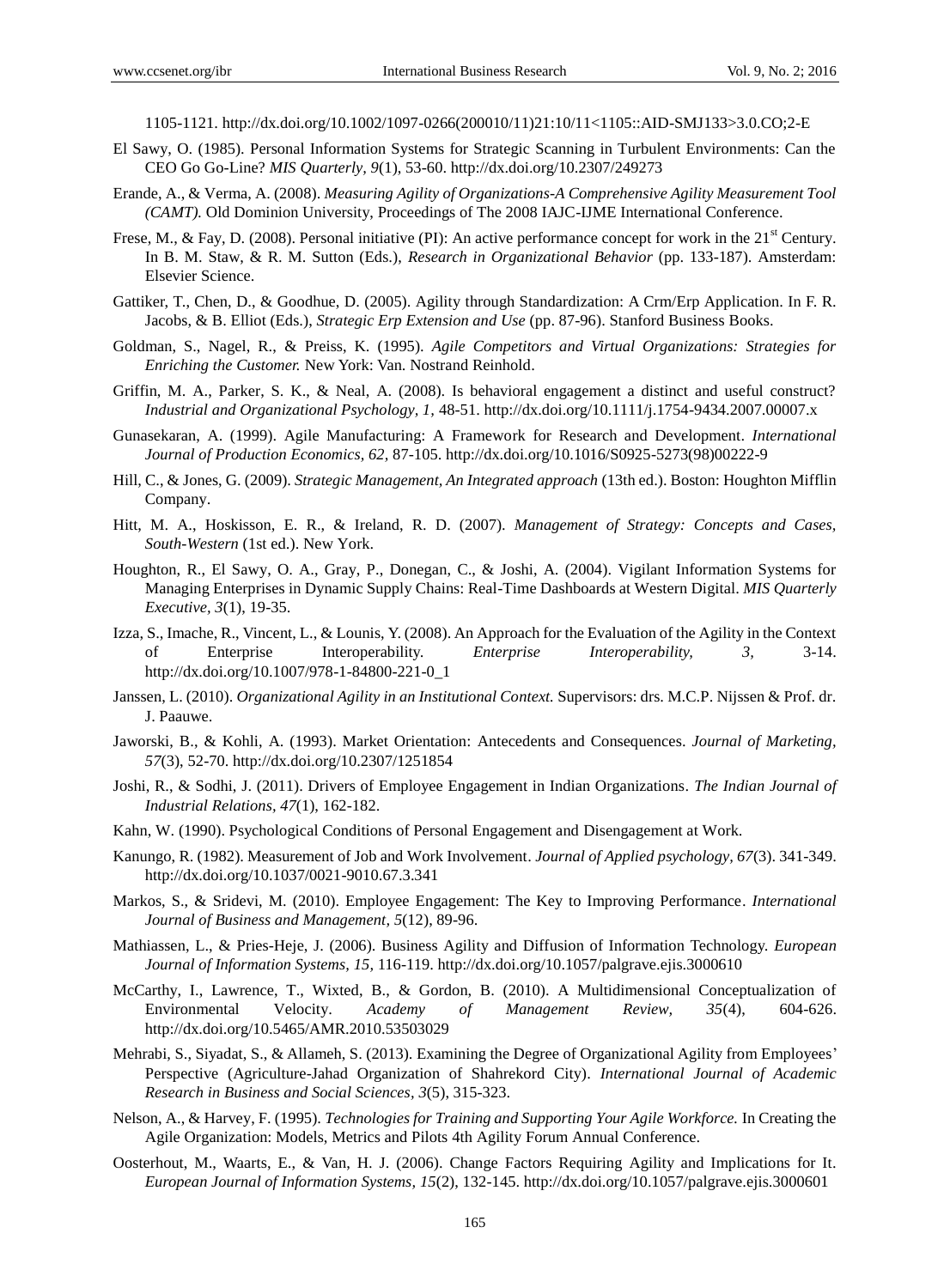- Overby, E., Bharadwaj, A., & Sambamurthy, V. (2006). Enterprise Agility and the Enabling Role of Information Technology. *European Journal of Information Systems, 15*(2), 120-131. <http://dx.doi.org/10.1057/palgrave.ejis.3000600>
- Park, Y. (2011). *The Dynamics of Opportunity and Threat Management in Turbulent Environments: The Role Information Technologies.* Doctor Dissertation.
- Pavlou, P., & El Sawy, O. (2010). The "Third Hand": IT-Enabled Competitive Advantage in Turbulence Through Improvisational Capabilities. *Information Systems Research 21*(3), 443-471. <http://dx.doi.org/10.1287/isre.1100.0280>
- Pollock, T. (1997). Building Employee's Interest in their work. *Automotive Manufacturing & Production, 109*(10), 10.
- Ramsey, R., Lassk, F., & Marshall, G. (1995). A Critical Evaluation of a Measure of Job Involvement : The Use of the Lodahl and Kejner (1965) scale with salespeople. *Journal of personal selling & Sales Management, 15*(3), 65-74.
- Rich, B., Jeffrey, A., & Eean, R. (2010). Job Engagement: Antecedents and Effects on Job Performance. *Academy of Management Journal, 53*(3), 617-635. <http://dx.doi.org/10.5465/AMJ.2010.51468988>
- Riipinen, M. (1997). The Relationship between Job involvement and well-being. *The Journal of Psychology, 131*(1), 81-89. <http://dx.doi.org/10.1080/00223989709603506>
- Rothbard, N. P. (2001). Enriching or depleting? The dynamics of engagement in work and family roles. *Administrative Science Quarterly, 46*, 655-684. <http://dx.doi.org/10.2307/3094827>
- Sambamurthy, V., Bharadwaj, A., & Grover, V. (2003). Shaping Agility through Digital Options: Reconceptualizing the Role of Information Technology in Contemporary Firms. *MIS Quarterly, 27*(2), 237-263.
- Seo, D., & Paz, A. (2008). Exploring the Dark Side of Is in Achieving Organizational Agility. *Communication of the ACM, 51*(11), 136-139. <http://dx.doi.org/10.1145/1400214.1400242>
- Sharifi, H., & Zhang, Z. (2001). Agile Manufacturing in Practice, Application of a Methodology. *International Journal of Operations & Production Management, 21*(5), 772-794. <http://dx.doi.org/10.1108/01443570110390462>
- Sharifi, H., & Zhang, Z. (1999). A methodology for achieving agility in manufacturing organisations, An introduction. *International Journal of Production Economics, 62*(1-2), 7-22. [http://dx.doi.org/10.1016/S0925-5273\(98\)00217-5](http://dx.doi.org/10.1016/S0925-5273(98)00217-5)
- Sherehiy, B. (2008). *Relatioships Between Agility Strategy, Work Organization and Workforce Agility.* Doctor Dissertation, University of Louisville.
- Sherehiy, B., Karwowski, W., & Layer, J. (2007). A Review of Enterprise Agility: Concepts, Frameworks, and Attributes. *International Journal of Industrial Ergonomics, 37*(5), 445-460. <http://dx.doi.org/10.1016/j.ergon.2007.01.007>
- Smircich, L., & Stubbart, C. (1985). Strategic Management in an Enacted World. *Academy of Management Review, 10*(4), 724-736.
- Sull, D. (2009). How to Thrive in Turbulent Markets. *Harvard Business Review, 87*(2), 78-88.
- Sweem, S. (2008). *Engaging a Talent Management Strategy for the 21st Century: A Case Study of How Talent Management is Defined and Initiated.* Midwest Academy of Management Doctoral Student Paper.
- Tallon, P. P., & Pinsonneault, A. (2011). Competing perspectives on the link between strategic information technology alignment and organizational agility: Insights from a mediation model. *MIS Quarterly, 35,* 463-486.
- Thomas, J., Clark, S., & Gioia, D. (1993). Strategic Sensemaking and Organizational Performance: Linkages among Scanning, Interpretation, Action, and Outcomes. *Academy of Management Journal, 36*(2), 239-270. <http://dx.doi.org/10.2307/256522>
- Tiwari, S. (2011). *Employee Engagement-The Key to Organizational Success.* Kolkata: ICOQM-10.
- Tsourveloudis, N., & Valavanis, K. (2002). On the Measurement of Enterprise Agility. *Journal of Intelligent & Robotic Systems, 33*(3), 329-342. <http://dx.doi.org/10.1023/A:1015096909316>